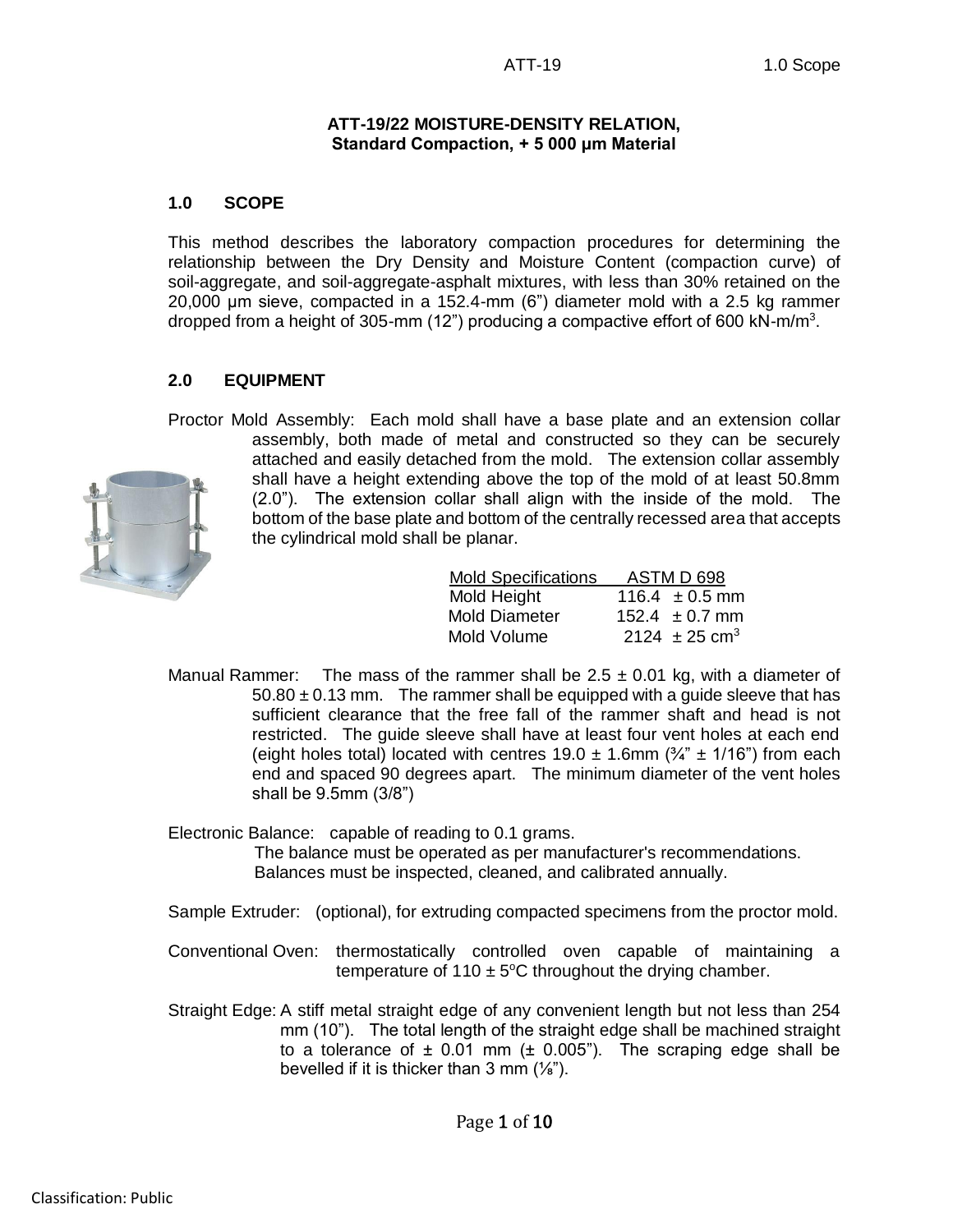- Water Bottle: Trigger spray bottle, hand pump sprayer with wand, or graduated water bottle with sprinkler top
- Sieves: 5,000 µm and 20,000 µm.
- Mixing Tools: Miscellaneous tools such as a grinding mill, large mixing pan, putty knives, large butcher knife, sampling containers (plastic pails or plastic bags), mixing spoons, plastic cover sheets, grocer scoops (large & small), drying pans, etc.

Zero Air Voids Table (Relative Density of 2.65)

Data Sheet: Moisture-Density Test (such as MAT 6-22)

# **3.0 PROCEDURE**

The following procedure is performed on materials with more than 70% passing the 20,000 μm sieve. Compaction of each specimen is performed in a 152 mm diameter mold.

If testing minus 5,000 μm material with more than 7% oversize, or + 5,000 μm material with more than 90% passing the 20,000 μm sieve, proceed with Section 3.2.

If the mixture has between 70% and 90% passing the 20,000 μm sieve, the + 20,000 μm material is substituted by an equivalent weight of  $-20,000$  µm to  $+5,000$  µm material. The proportioning is described in Section 3.4.

#### **3.1 Percent Passing 5,000 μm Sieves**

Determine the percent passing the 5,000 μm and 20,000 μm sieves as follows:

- 1. Obtain approximately 15 kg of representative mixture and weigh the sample.
- 2. Sieve entire sample through the 5,000 μm sieve into a tared mixing pan.
- 3. Weigh the material passing the 5,000 μm sieve.
- 4. Calculate the cumulative percent passing 5,000 μm sieve using the formula:

Cumulative % Passing 5 000 
$$
\mu
$$
 m (%) = 
$$
\frac{Wt. Passing 5 000 \mu m Sieve}{Total Wt. of Sample} \times 100\%
$$

**If the result is higher than 93%, this test procedure should be replaced with ATT-23.**

- 5. Sieve the +5,000 μm material through the 20,000 μm sieve into a tared mixing pan.
- 6. Weigh the material passing the 20,000 μm sieve.

# Page 2 of 10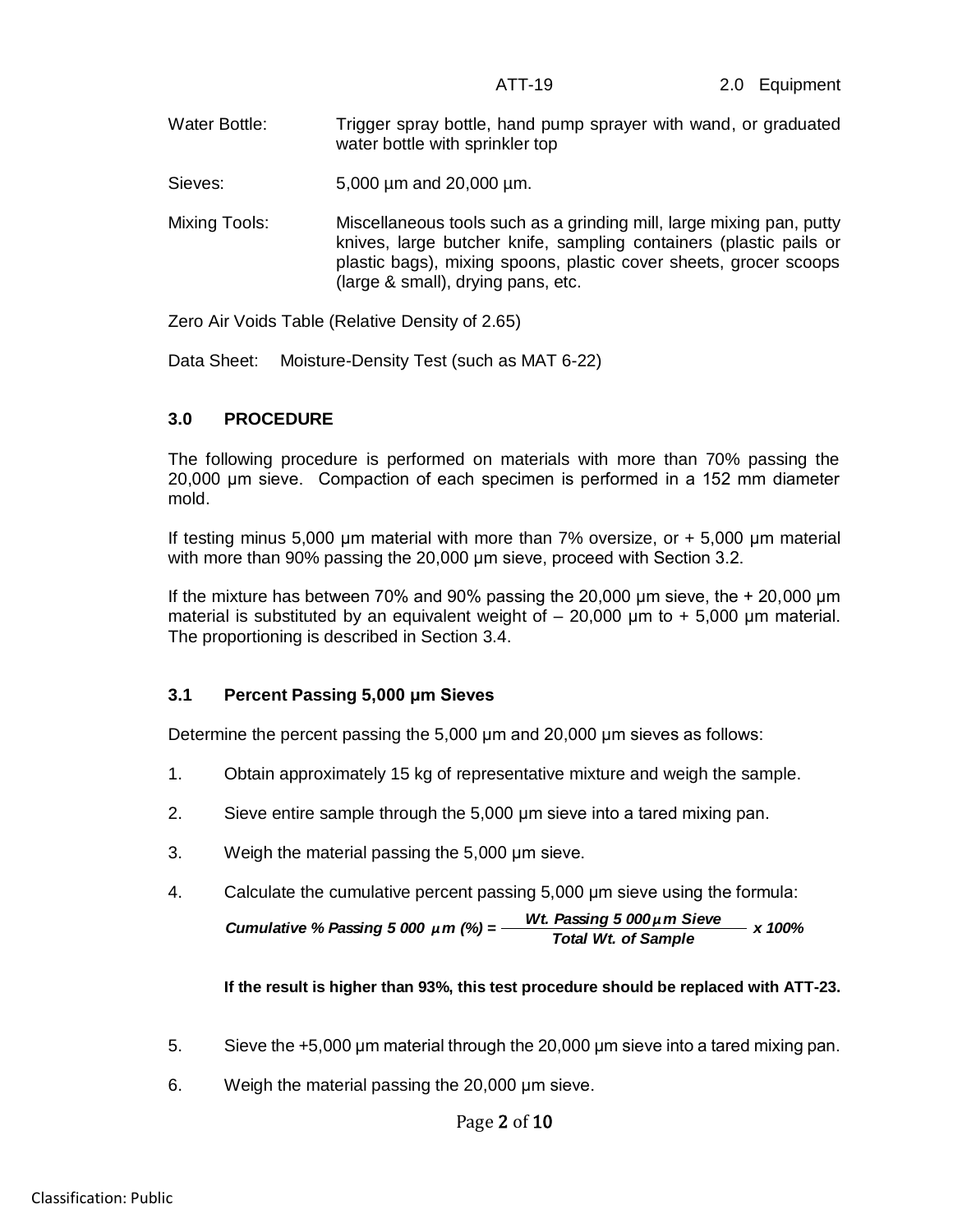7. Calculate the cumulative percent passing the 20,000 μm sieve as follows:

Calculate the cumulative percent passing the 20,000 µm sieve as follows:  
\n
$$
\% = \frac{(Wt. Passing 20000 \mu \text{m Sieve}) + (Wt. Passing 5000 \mu \text{m Sieve})}{Total Wt. of Sample} \times 100\% \text{ or}
$$

*Total Wt. of Sample % = % = (Total Wt. of Sample) - (Wt. Retained on 20 000µm Sieve) Total Wt. of Sample x 100%*

8. If the result is 90% or higher, proceed with Section 3.2.

If the percent passing the 20,000 μm sieve is between 70% and 90%, keep the - 20,000 μm + 5,000 μm aggregate separate, in case this fraction is required when proportioning. Then proceed with Section 3.4.

# **3.2 Material With More than 90% Passing the 20,000 μm Sieve**

- 1. Obtain a sample of at least 30 kg of representative material.
- 2. Sieve entire sample through the 20,000 μm sieve into large mixing pans.
- 3. Discard the material retained on the 20,000 μm sieve.
- 4. Dry the minus 20,000 μm material until the material is friable; that is, the material can be passed through the 5,000 μm sieve.
- 5. Tare a mixing pan.
- 6. Thoroughly mix the  $-20,000$  µm sample.
- 7. Weigh 5,300 grams of 20,000 μm material into the mixing pan.
- 8. Add water to the 5,300 grams of material as follows:
	- a) Fill the spray bottle with water.
	- b) Spray some water onto the soil in the wash basin, at the same time working the soil, so that no portion becomes excessively damp.
	- c) Mix the soil thoroughly by hand, or by using a mixing spoon, *until the moisture is uniformly distributed*.
- 9. Continue to add water until the sample reaches a moisture content of approximately 3% below optimum moisture. This approximate moisture condition is reached when a squeezed handful of the fines portion of the sample (-5,000 μm soil) barely holds together when dropped 0.5 metres into the soil.
- 10. Record the weight of water used.
- 11. Place the sample (first run) into a plastic bag.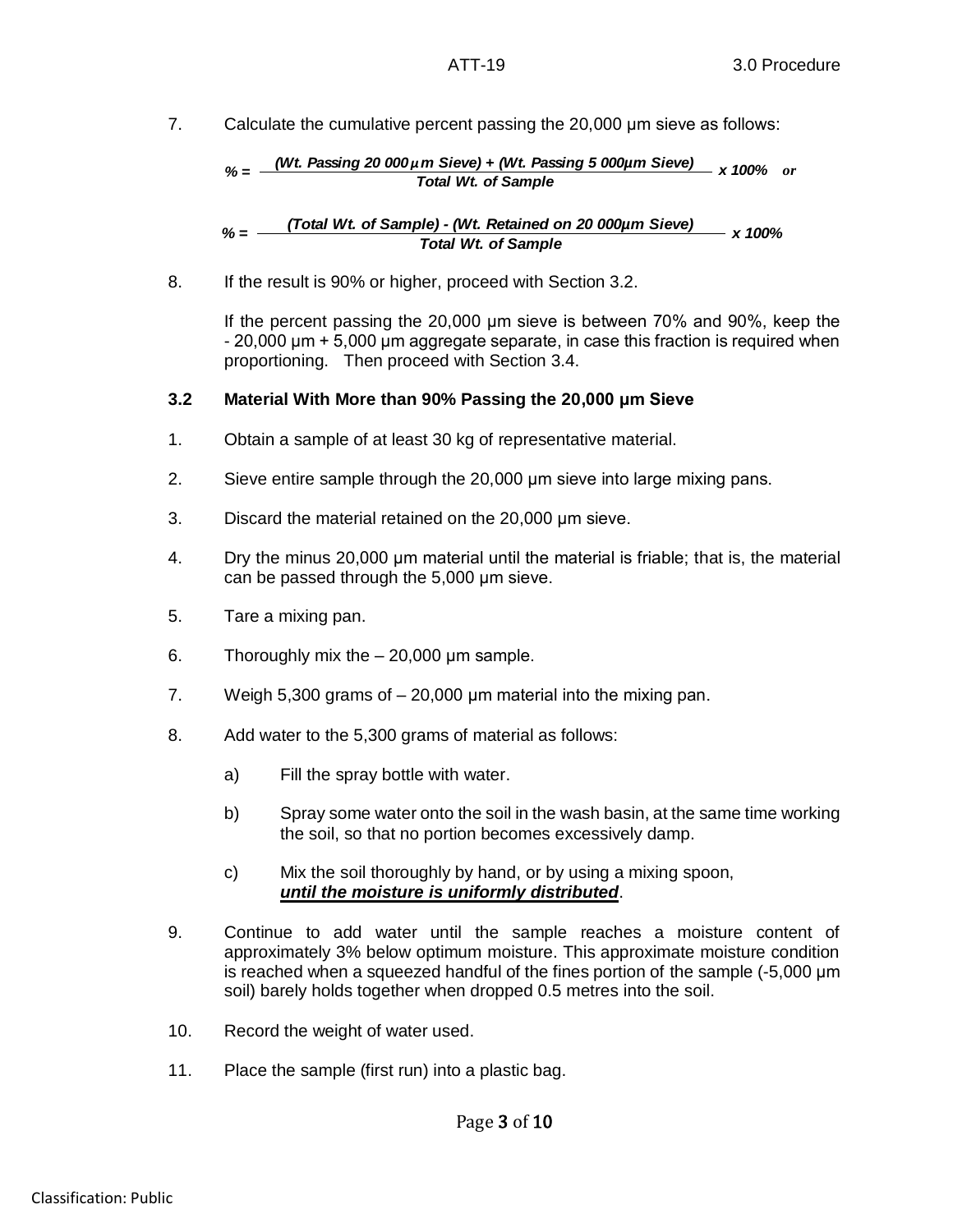**TABLE 1**

12. Add the same amount of water recorded in step 10 to four additional 5,300 gram samples by following step 8 above. Also place each of the four samples into a sealed plastic bag.

### **3.3 Forming the Specimens**

1. Add water to each of the above samples in 80 gram increments. Gradually spray in and blend the required weight of water into the first 4 samples (runs) as shown in Table 1 (5300 g. soil  $x$  (1.5% M.C. / 100) = 80 grams water).

Do not add water to the fifth run. This sample is kept at the estimated 3% below optimum moisture content until the other four runs have been compacted. If it is determined that a fifth point is required on the wet side of the moisture-density relation curve, 400 grams of water is then added to the fifth sample. If run number 5 is required on the dry side of the curve, the sample will be compacted at its present moisture condition (-3%).

| <b>RUN</b><br><b>NUMBER</b> | <b>WEIGHT OF</b><br><b>WATER</b><br><b>ADDED</b> | <b>ESTIMATED</b><br><b>MOISTURE CONTENT</b><br><b>INCREASE</b> |  |  |
|-----------------------------|--------------------------------------------------|----------------------------------------------------------------|--|--|
|                             | (g)                                              | $(\%)$                                                         |  |  |
| 1                           | 80                                               | $+1.5$                                                         |  |  |
| $\mathbf{2}$                | 160                                              | $+3.0$                                                         |  |  |
| 3                           | 240                                              | $+4.5$                                                         |  |  |
| 4                           | 320                                              | $+6.0$                                                         |  |  |
| 5                           |                                                  |                                                                |  |  |

- 2. Empty one of the plastic bags into a mixing pan and add water for Run #1 as directed in Sec 3.2, step 8.
- 3. Place the sample in a plastic bag. Repeat steps 2 and 3 for runs 2, 3 and 4. The samples should remain in the plastic bags until the water is evenly distributed.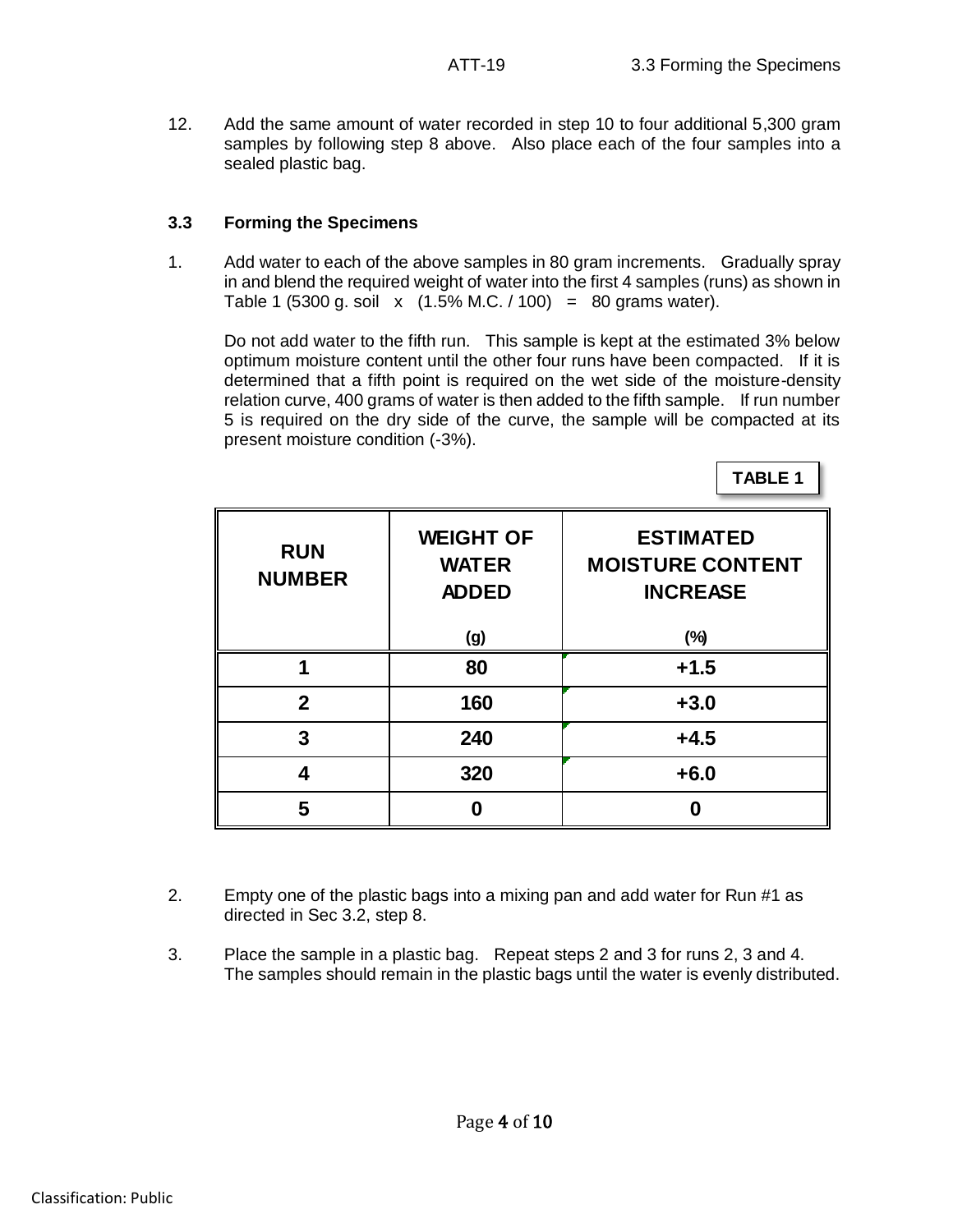

# **MOISTURE - DENSITY TEST**

| <b>XIbertan</b>         |           | FIELD TEST PROCEDURE ATT 19/13       |                            |                |                |           |                                                                                 |                         |        |   |
|-------------------------|-----------|--------------------------------------|----------------------------|----------------|----------------|-----------|---------------------------------------------------------------------------------|-------------------------|--------|---|
|                         |           | Project:                             |                            | Hwy 58:02      |                | Test No.: | 10 <sup>10</sup>                                                                |                         |        |   |
|                         |           |                                      |                            | Contract $#$ : | 12354          |           | Date:                                                                           | 6-Sep-1995              |        |   |
| MAT 6-22/13             |           |                                      |                            | Source:        |                | Stockpile | Tech :                                                                          | J. Jones                |        |   |
| <b>DENSITY</b>          | A.        | <b>VOLUME OF MOLD</b>                |                            | $\text{cm}^3$  | 2113           | 2113      | 2113                                                                            | 2113                    | 2113   |   |
|                         | <b>B.</b> | Wt OF WET SAMPLE + MOLD              | g.                         | 10962.3        | 11047.6        | 11101.8   | 11090.0                                                                         | 11040.0                 |        |   |
|                         | C.        | Wt OF MOLD                           |                            | g.             | 6225.0         | 6225.0    | 6225.0                                                                          | 6225.0                  | 6225.0 |   |
|                         | D.        | Wt OF WET SAMPLE                     | $B - C$                    | g.             | 4737.3         | 4822.6    | 4876.8                                                                          | 4865.0                  | 4815.0 |   |
|                         | E.        | <b>WET DENSITY</b>                   | $(D/A) \times 1000$        | kg / $m3$      | 2242           | 2282      | 2308                                                                            | 2302                    | 2279   |   |
|                         | E.        | DRY DENSITY                          | $(100 \times E) / (100+N)$ | kg / $m3$      | 2117           | 2137      | 2144                                                                            | 2121                    | 2082   |   |
|                         | G.        | MOISTURE ADDED / RUN NO.             |                            |                | 80 g / run #1  |           | $160 g / \text{run } \#2$ 240 g / run $\#3$ 320 g / run $\#4$ 400 g / run $\#5$ |                         |        |   |
|                         | Н.        | <b>CONTAINER NO.</b>                 |                            |                | $\overline{A}$ | B         | $\mathsf{C}$                                                                    | D                       | E.     |   |
|                         |           | Wt OF WET SAMPLE + TARE              |                            | g.             | 5347.2         | 5463.3    | 5518.6                                                                          | 5503.8                  | 5483.0 |   |
|                         | J.        | Wt OF DRY SAMPLE + TARE              |                            | g.             | 5085.2         | 5157.0    | 5173.1                                                                          | 5121.3                  | 5065.0 |   |
| <b>MOISTURE CONTENT</b> | K.        | <b>TARE OF CONTAINER</b>             |                            | g.             | 640.2          | 647.3     | 642.6                                                                           | 642.5                   | 642.5  |   |
|                         |           | Wt OF WATER                          | $l - J$                    | g.             | 262.0          | 306.3     | 345.5                                                                           | 382.5                   | 418.0  |   |
|                         | М.        | Wt OF DRY SOIL                       | $J - K$                    | g.             | 4445.0         | 4509.7    | 4530.5                                                                          | 4478.8                  | 4422.5 |   |
|                         | N.        | MOISTURE CONTENT                     | $(L/M) \times 100$         | %              | 5.9            | 6.8       | 7.6                                                                             | 8.5                     | 9.5    |   |
|                         |           | <b>ESTIMATED SOIL CLASSIFICATION</b> |                            |                | <b>SC</b>      |           |                                                                                 | <b>OPTIMUM MOISTURE</b> | 7.5    | % |





**FIGURE 1**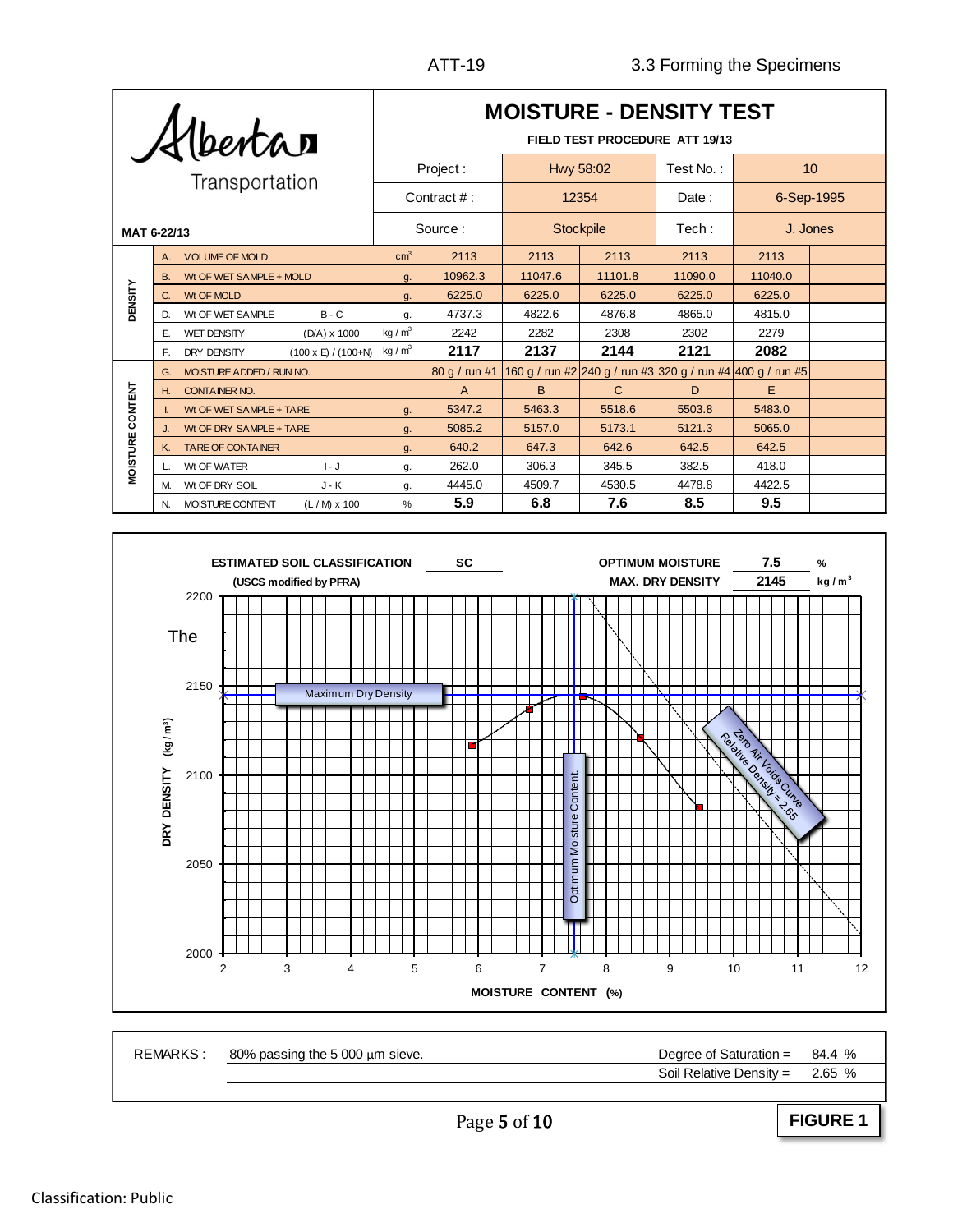The time to allow for water distribution is:

- a) A minimum of 12 hours for "highly plastic" silts (MH), clays (CI or CH), organic clays and silts (OH) and peat (Pt).
- b) A minimum of 3 hours for soils with "low plasticity", such as clays (CL), silts (ML), organic silts and organic silty clays (OL), clayey gravels (GC) and clayey sands (SC).
- c) A minimum of 1 hour for silty gravels (GM) and silty sands (SM).

There is no time requirement for clean gravels (GW or GP) and clean sands (SW or SP).

- 4. Compact Run No. 1 as directed in ATT-23, steps 1 to 19 of Section 3.3 with the following changes:
	- a) Use the 152 mm diameter mold to compact the samples.
	- b) Compact each lift with 56 blows.
	- c) Rod each lift several times with the scoop in order to uniformly distribute the coarse and fine aggregate, thus avoiding large void spaces and erroneous results.
	- d) During the trimming operation, remove all particles that extend above the top level of the mold. Hand tamp fine material into any irregularities in the surface, and level the specimen again with the straight edge.
	- e) The weight of the moisture content sample should be approximately 1 000 grams.
- 5. Weigh the moisture content sample immediately and record as "Wt. of Wet Sample + Tare" on line "I", as shown in Figure 1. Remove the mix from the mold, and then thoroughly clean the mold.
- 6. Dry the sample in the oven at  $110^{\circ}C \pm 5^{\circ}C$ , until it reaches a constant dry weight, as directed in ATT-15, MOISTURE CONTENT, Oven Method.
- 7. Weigh the hot sample and record on line "J", the "Weight of Dry Sample + Tare".
- 8. Repeat steps 4 to 7 for run numbers 2, 3 and 4.
- 9. Calculate the wet density of each run as follows:

*Wet Density (kg/m<sup>3</sup>)* =  $\frac{(Wt. \text{ of Wet Sample & Mold - Wt. \text{ of Mold})}{V_2V_3V_4V_5V_6}$  x 1000 *Volume of Mold*

Page 6 of 10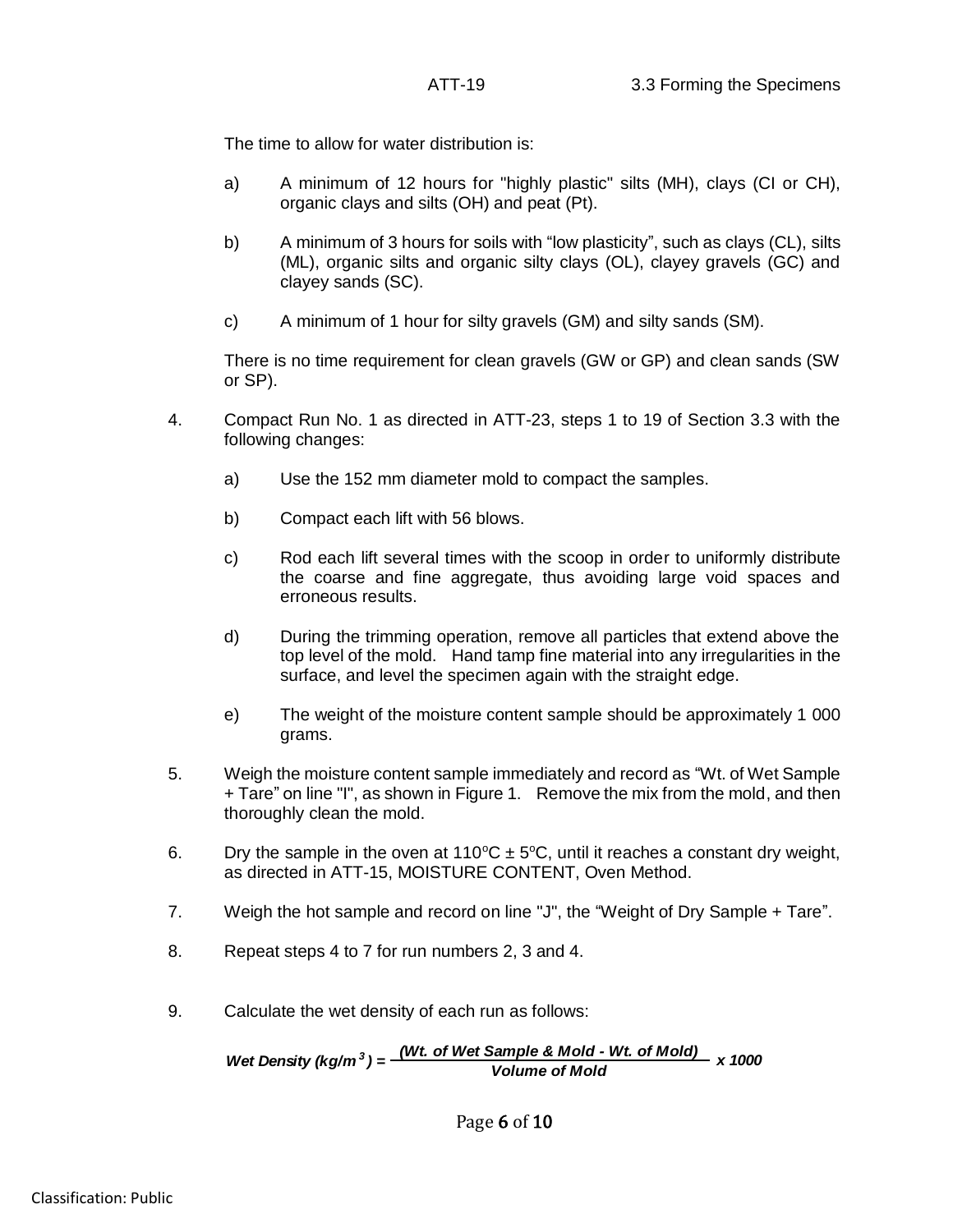- 10. If the wet density of run no. 4 has increased over the wet density of run no. 3, add 400 grams of water to run no. 5, as directed in steps 8 (a) to (c) of Section 3.2 and step 3 of this section. If the wet density of run no. 4 has decreased or remained the same as run no. 3, compact the  $5<sup>th</sup>$  run as is, at the estimated 3% below optimum moisture content.
	- **NOTE:** The five point moisture-density curve should have at least two points on the dry side of optimum and two points on the wet side of optimum.
- 11. Compact run no. 5 as described in steps 4 to 7 and calculate the wet density as outlined in step 9.
- 12. Calculate the moisture content and dry density of each run as directed in ATT-23, Section 3.4.
- 13. Plot the 5 point moisture-density relation curve and determine the maximum dry density and optimum moisture content of the aggregate as directed in ATT-23, Section 3.5.
- 14. Plot the zero air voids curve using a relative density of 2.65 as directed in ATT-23, Section 3.6, steps 2 to 4.

# **3.4 Material With 70% to 90% Passing the 20,000 μm Sieve**

- 1. Obtain approximately 50 kg of representative material, as directed in ATT-38, SAMPLING, Gravel and Sand.
- 2. Sieve the entire sample through the 20,000 μm sieve into large mixing pans.
- 3. Discard the material retained on the 20,000 μm sieve.
- 4. Dry the -20,000 μm mixture until friable, that is, until the material can be passed through the 5,000 μm sieve.
	- **NOTE:** If the oven or burner is used, the drying temperature should not exceed 60°C. Stop drying before the sample reaches the friable condition, as the heated sample will continue to lose moisture. Cool the sample before proceeding with the test. Continuously stir the sample while drying or cooling off. Do not dry the sample in the microwave oven.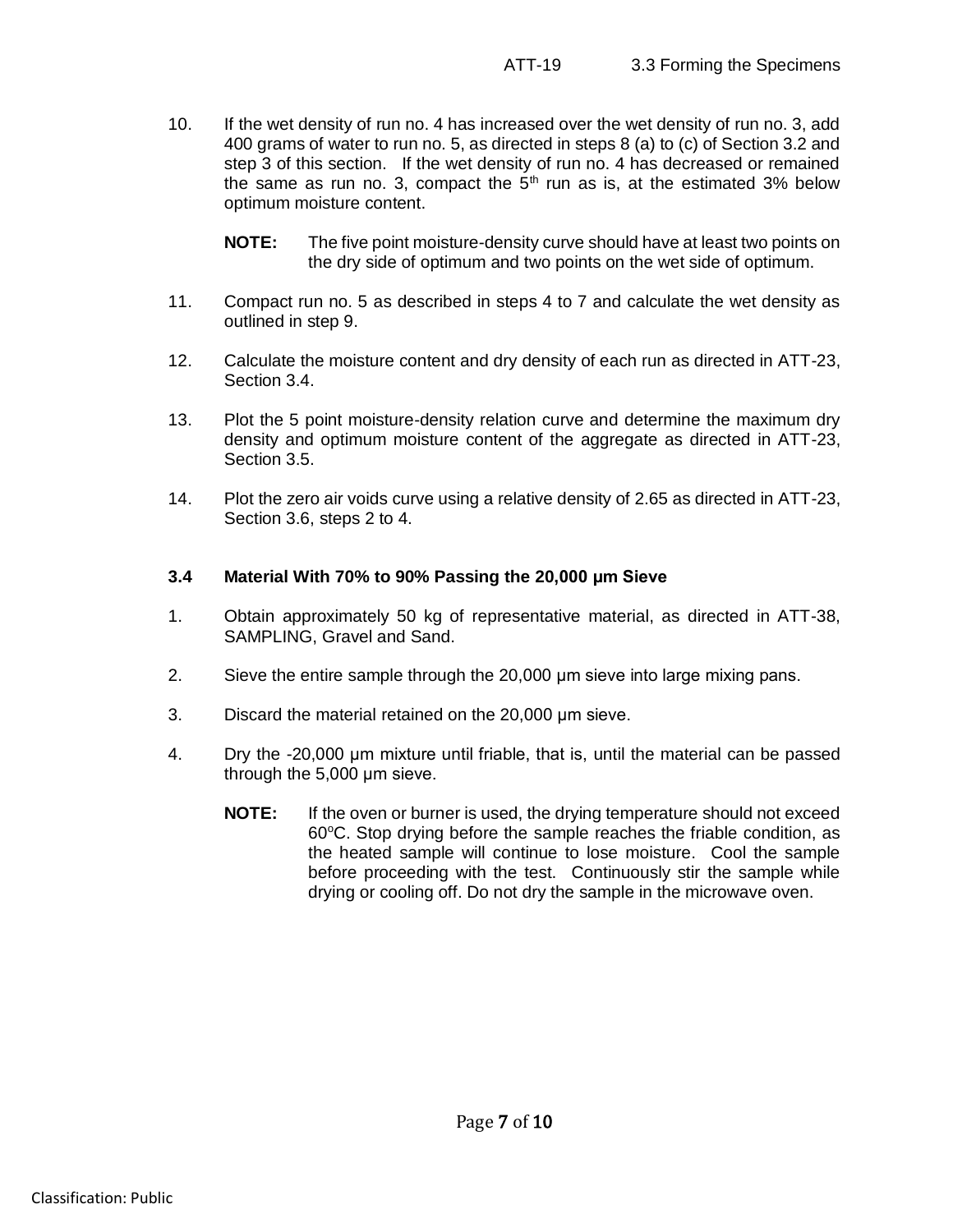- 5. Sieve the remaining 20,000 μm material through the 5,000 μm sieve.
- 6. Keep the material retained and the material passing the 5,000 μm sieve in separate mixing pans.
- 7. Obtain the cumulative percent passing the 5 000 um determined in Section 3.1, step 4.
- 8. Calculate the amount of each size of material required to make up a 5,300 gram combined sample as follows:
	- a) *100%*
	- b) *Req'd Wt. of +5000 µm Material = 5300 g - (Req'd Wt. of - 5 000µm Material)*

e.g., Cumulative % Passing 5,000 μm Sieve = 57%

*5300 x 57% Req'd Wt. of -5000 µm Material =*  $\frac{5300 \text{ g} \times \text{Percent Passing 5 000} \mu \text{m Sieve}}{100\%}$ <br> *Req'd Wt. of +5000 µm Material = 5300 g - (Req'd Wt. of - 5 000µm Material)*<br>
e.g., Cumulative % Passing 5,000 µm Sieve = 57%<br> *Req'd Wt. of* 

*Req'd Wt. of +5000 µm Material = 5 300 - 3 021 = 2 279 g ; or*

$$
Req'd Wt. of +5000 \mu m Material = \frac{5300 \times (100\% - 57\%)}{100\%} = 2279 \text{ g}
$$

- 9. Tare a mixing pan.
- 10. Thoroughly mix the  $-20,000 \mu m$ ,  $+5,000 \mu m$ , material.
- 11. Weigh the required weight of + 5,000 μm material into the mixing pan.
- 12. Thoroughly mix the material which passed the 5,000 μm sieve.
- 13. Add the required weight of 5,000 μm material to the + 5,000 μm material to obtain a 5,300 gram sample.
- 14. Add water by weight, or volume, as follows:
	- a) Insert the sprinkler top into the mouth of the graduated medicine bottle.
	- b) Shake the bottle so that the water sprays out onto the soil in the mixing pan, at the same time working the soil so that no portion becomes excessively damp.
	- c) Mix the soil thoroughly by hand until the moisture is uniformly distributed.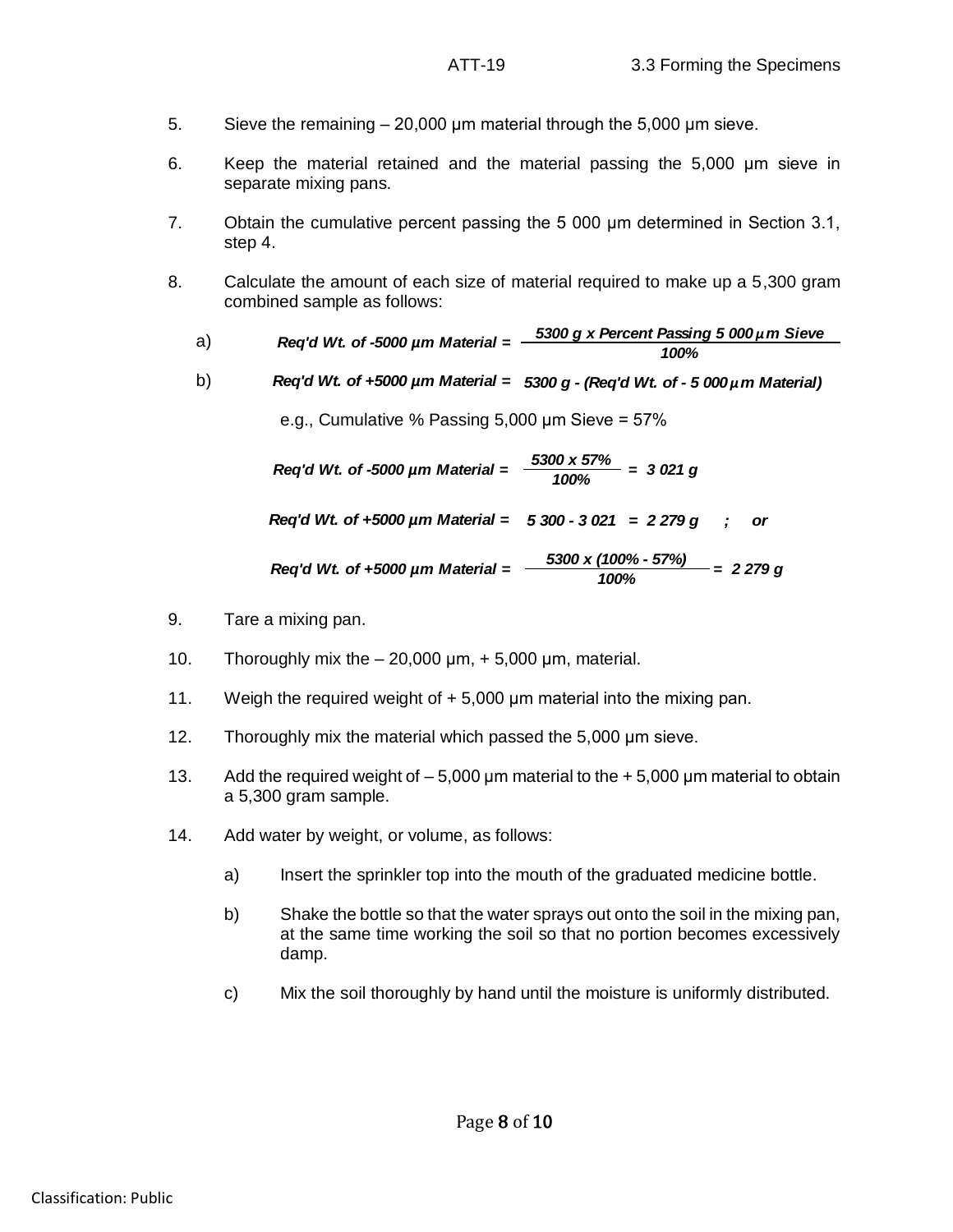- 15. Continue to add water until the sample is approximately 3% below optimum which is the recommended moisture content for the first run. This approximate moisture condition is reached when a squeezed handful of the fines portion of the sample (-5,000 μm soil) barely holds together when dropped 0.5 metres onto the soil.
- 16. Record the weight, or volume, of water that was required to prepare the first sample because the same amount of water will later be added to four additional 5,300 gram samples.
- 17. Place the sample in a plastic bag.
- 18. Prepare 4 additional duplicate samples by following steps 9 to 17 above.
- 19. Form five moisture-density relation specimens as directed in Section 3.3.

# **4.0 HINTS AND PRECAUTIONS**

- 1. A grinding mill may be required to break the dry lumps of material so that all fines will pass through the 5,000 μm sieve, but do not crush individual soil particles.
- 2. The plastic limit test may be performed on the fines portion of the sample to estimate the optimum moisture content of the material.
- 3. *Ensure that all proctor molds and proctor hammers, have been calibrated, on a yearly basis*, as per ASTM D 698. Molds that meet the requirements should be labelled with the calibration date, mold volume, and calibration technologist. Proctor hammers should be labelled to show the calibration date, and calibration technologist.
- 4. *Each lab should have a book with all the equipment calibrations recorded*. Equipment used in testing Soils, GBC, and Asphalt Materials must be calibrated for accuracy on a regular basis to assure the equipment is producing reliable results. Equipment and apparatus that may be affected by movement must be re-calibrated after relocation.
- 5. It is recommended that Balance Check Weights be used at the start of each day, and the results recorded, to identify if calibration drift has occurred. Drift can occur for any number of reasons: such as temperature changes, being moved, or aging electronics.